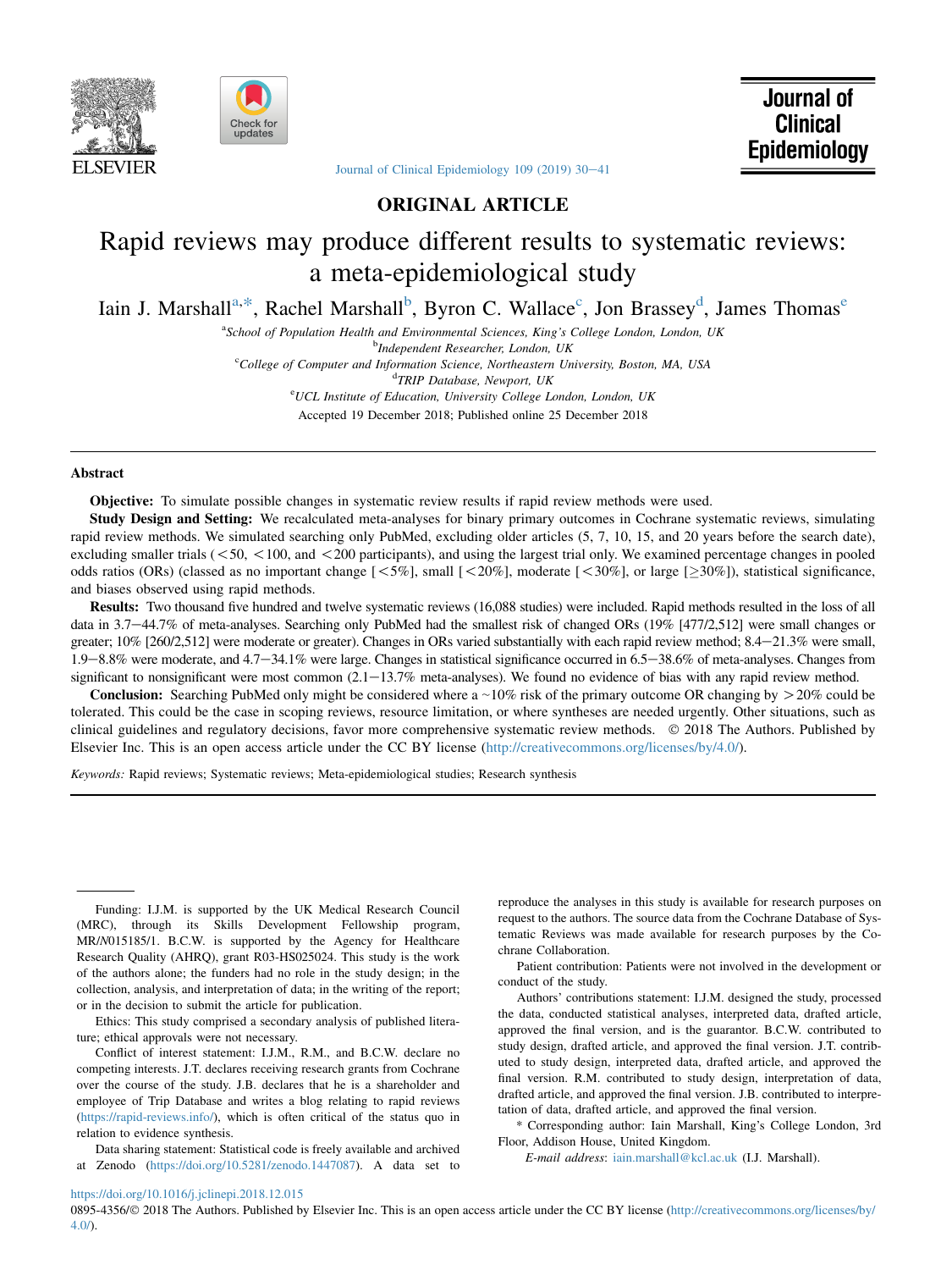## What is new?

## Key findings

- Our simulation using data from the Cochrane Library found that rapid review methods may lead to different results than conventional systematic reviews.
- The degree of change to the pooled odds ratio of the meta-analysis varied substantially among the rapid review methods we examined.
- Searching only PubMed had the smallest risk of changed odds ratio. With this strategy 19% of meta-analyses had small changes or greater; 10% of meta-analyses had moderate changes or greater.

## What this adds to what was known?

- Different methods for identifying studies in evidence synthesis have been widely examined, but mostly in the context of the effect on the number of studies found.
- More recently, researchers have started to examine whether missing studies has impact on the *results* of a review.
- This analysis is the largest to date which examines the effect of common rapid methods for study identification on meta-analysis results.

# What is the implication and what should change now?

- PubMed-only searching might be considered in situations where a 10% risk of  $\geq$ 20% change in odds ratio for the primary outcome is tolerable.
- This might be the case for scoping reviews, where there is resource limitation (financial or human), or where a synthesis is needed urgently.
- For uses demanding high accuracy (e.g., national guidelines and drug licensing decisions), a more comprehensive systematic review likely remains the best option.

# 1. Background

Systematic reviews are regarded as the gold standard method for evidence synthesis but are time-consuming and laborious to produce. Systematic reviews registered with PROSPERO take, on average, 67 weeks from protocol registration to publication [\[1\].](#page-10-0)

This time frame can be too long, for example, in health emergencies, where decisions may need to be taken in weeks, days, or even hours, for example, during the 2014 Ebola epidemic [\[2,3\]](#page-10-0). Systematic reviews are quickly outdated after publication [\[4\]](#page-10-0) and resource limitation is an important reason why they are not kept up-to-date [\[5\]](#page-10-0). "Rapid" syntheses take methodological shortcuts and have become popular where syntheses are needed to tight deadlines, or where a conventional systematic review would be prohibitively expensive. Rapid syntheses have quickly become a fundament of national and international health policy, clinical guidelines, and health technology appraisals  $[3,6-12]$  $[3,6-12]$  $[3,6-12]$ .

A 2015 survey by Tricco et al. identified 50 unique rapid methods, which had been used in evidence synthesis; these often used less rigorous processes to identify studies to include [\[13\].](#page-10-0) Common rapid methods include limiting searches to a single database, limiting to English language, and limiting by publication date, among many others. By design these methods risk missing some studies but aim to produce results similar enough to those from more exhaustive systematic reviews to be useful. Wagner et al. conducted an online questionnaire of 556 guideline developers and policy makers, aiming to find what risk of error would be acceptable in rapid reviews [\[14\].](#page-10-0) They found that participants demanded very high levels of accuracy and would tolerate a median risk of a wrong answer<sup>1</sup> of  $10\%$  (interquartile range  $[IQR]$  5-15%). This was similar across public health, pharmaceutical treatment, and prevention topics.

Complex search strategies (e.g., combining database searching with hand-searching) retrieve more relevant studies compared with single database searches [\[15\]](#page-10-0). However, Egger et al. found that using mainstream bibliographic databases often produced similar statistical results in metaanalysis, as compared with more extensive searching [\[16\]](#page-10-0). Similarly, Hartling et al. found that removing non-English language studies and unpublished studies rarely affected the results of systematic reviews in pediatrics [\[17\]](#page-10-0).

Glasziou et al. in their evaluation of 200 meta-analyses found that the results of the single ''best'' trial (defined as the study with the most precise effect estimate) agreed with the statistical significance of the associated meta-analysis in 81% of cases [\[18\]](#page-10-0). A reanalysis of 60 Cochrane systematic reviews examining different combinations of rapid search methods, found that conclusions were likely to change in  $8-27\%$  of cases, depending on the method, though the most reliable ''rapid'' method was still reasonably comprehensive (searches of MEDLINE, Embase, and CENTRAL plus manual searching of reference lists) [\[19\]](#page-10-0). A 2018 review compared 16 pairs of rapid and conventional systematic reviews (on the same topics). They found that both approaches yielded similar results for most reviews but identified two cases where the rapid review had important differences in conclusions [\[20\]](#page-10-0). To date, there has not been a large scale evaluation of the effects of rapid review methods on the numbers of lost studies and the resultant changes in metaanalysis results. This simulation study addresses this gap. Specifically, we evaluate the effects of strategies that can

The magnitude of change which would lead an answer to be ''wrong'' was not precisely defined but left to the judgment of the participants.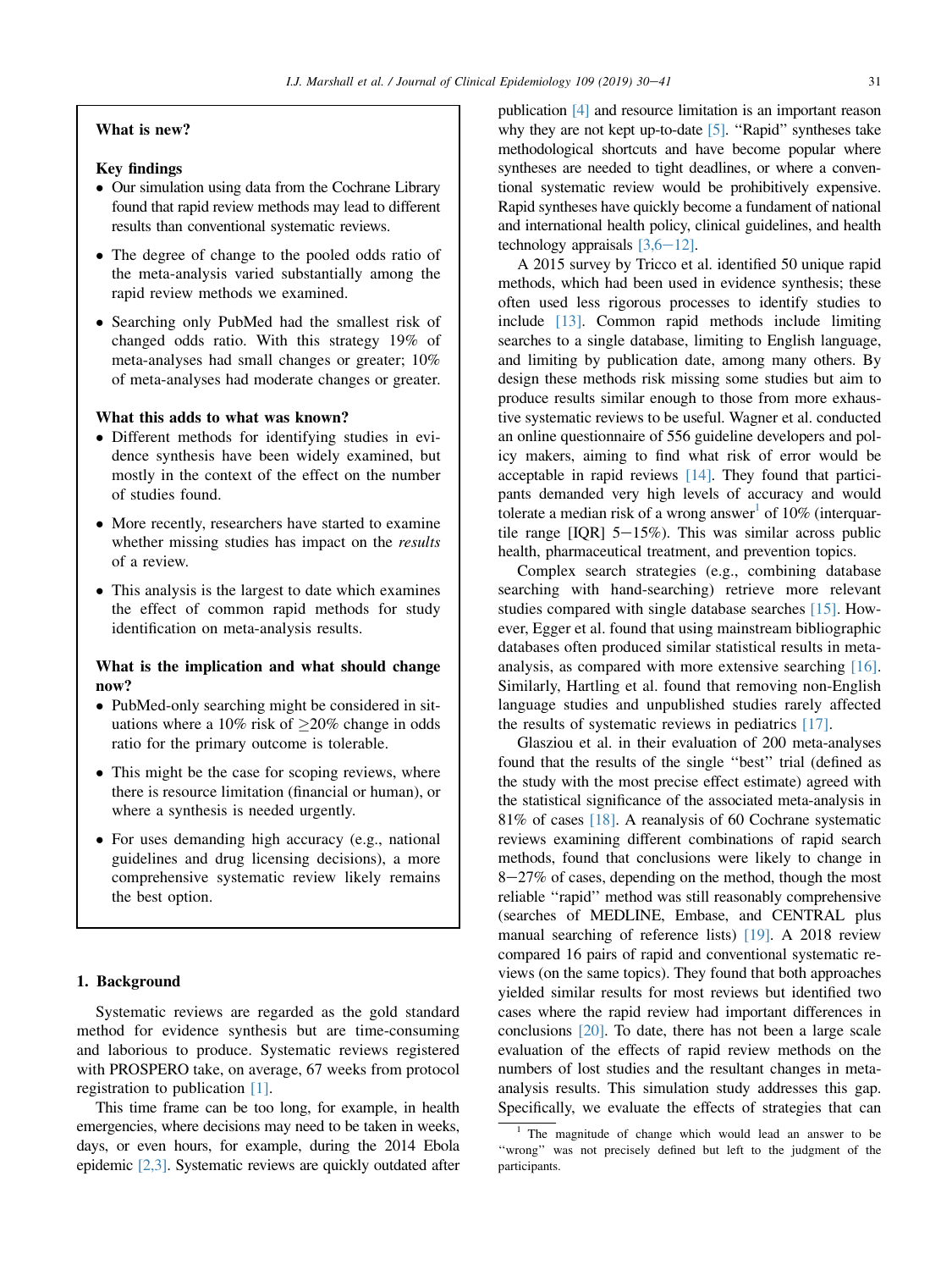# Box 1 How work might be saved with the rapid review methods

## Limiting search to PubMed only

- Single search strategy to construct, and time saved searching (and learning how to use) multiple databases.
- No deduplication of citations from multiple databases required.
- Reduced search retrieval, hence fewer abstracts to screen.
- Fewer studies from which to extract data, quality assess, and input into meta-analysis.

## Limiting to a fixed search time period

- Reduced search retrieval, hence fewer abstracts to screen.
- Fewer studies from which to extract data, quality assess, and input into meta-analysis.

## Setting a minimum number of participants

- Easy rule for excluding studies at abstract screen stage (in principle abstracts could be excluded more quickly after quickly scanning for sample size).
- Where participant numbers are not reported in the abstract, the full text may still need to be scrutinized.
- Fewer papers to retrieve and studies from which to extract data, quality assess, and input into metaanalysis.

# Limiting to the largest trial only

- Easily applicable rule for excluding studies, though all abstracts would still need to be scrutinized (to identify which trial is the largest).
- Fewer studies from which to extract data, quality assess, and input into meta-analysis.

be implemented in early stages of the review (at the search and abstract screening stages). Enacting these strategies might reduce workload at these early stages and also later in the review process (see Box 1). Excluding studies early in the process could reduce the need for full-text retrieval, data extraction, and quality assessment; the latter tasks are commonly done in duplicate.

# 2. Methods

## 2.1. Overview

We conducted a meta-epidemiological study, simulating the effect of rapid review methods on meta-analyses in the Cochrane library. We reconducted all meta-analyses of binary primary outcomes, first including all studies (''systematic'' method), and then repeating the meta-analysis after withholding studies we judged would be lost using a rapid review method (the ''rapid'' method). An overview of our approach is shown in [Fig. 1](#page-3-0). We focused on methods amenable to large-scale simulation using these data.

# 2.2. Eligibility criteria

We analyzed all systematic reviews from the Cochrane Database of Systematic Reviews (CDSR) published as of July 5th 2018 meeting the following criteria. Reviews were included if they included at least one meta-analysis, and if the primary outcome (numbered 1.1 in the reviews) was a binary variable and used a relative effect measure (risk ratio [RR] or odds ratio [OR]). All other systematic reviews were excluded. We chose binary outcomes in order that we could categorize changes in ORs.

# 2.3. Data extraction

All data extraction was scripted in Python from semistructured systematic review data (in XML format) made available to us for research purposes by the Cochrane Collaboration. $2$  We extracted the following data items: citation information for included studies, risk of bias assessments for included studies, primary outcome name and type (binary/continuous), meta-analysis method, event rates (number experiencing outcome and total number participants) from each arm of all included studies.

We conducted meta-analyses using the *meta* package in R, using the same methods as used in the original review (matching fixed/random effects models; Mantel-Haenszel/ Peto/inverse variance methods) $3$  and expressed all as ORs [\[21\].](#page-10-0) At baseline, all original studies were included in the meta-analysis. We then simulated the effect of each rapid review method by withholding selected studies and redoing the meta-analysis.

We simulated the following rapid methods: searching PubMed only; limiting search by publication date (cutoffs of 5, 7, 10, 15, and 20 years before search date); limiting inclusion by sample size (minimum of 50, 100, and 200); and using the largest trial only. We chose these methods in particular, as they are commonly used in existing rapid syntheses [\[13\]](#page-10-0) or proposed and evaluated in the evidence synthesis literature [\[18,22\]](#page-10-0). We focused on methods that we could simulate algorithmically at scale. Other commonly used rapid methods (such as having abstracts screened by a single reviewer, limiting to English language only) are frequently described in the rapid review literature but were not amenable to a large-scale simulation. We therefore have not studied these methods exhaustively.

We describe how these methods would potentially reduce workload in Box 1.

<sup>2</sup> These XML files are the output of Cochrane's RevMan software. Examples containing the systematic review statistical data may be downloaded from the webpage of any Cochrane review.<br><sup>3</sup> Statistical code is available at [https://doi.org/10.5281/zenodo.](https://doi.org/10.5281/zenodo.1447087)

[<sup>1447087.</sup>](https://doi.org/10.5281/zenodo.1447087)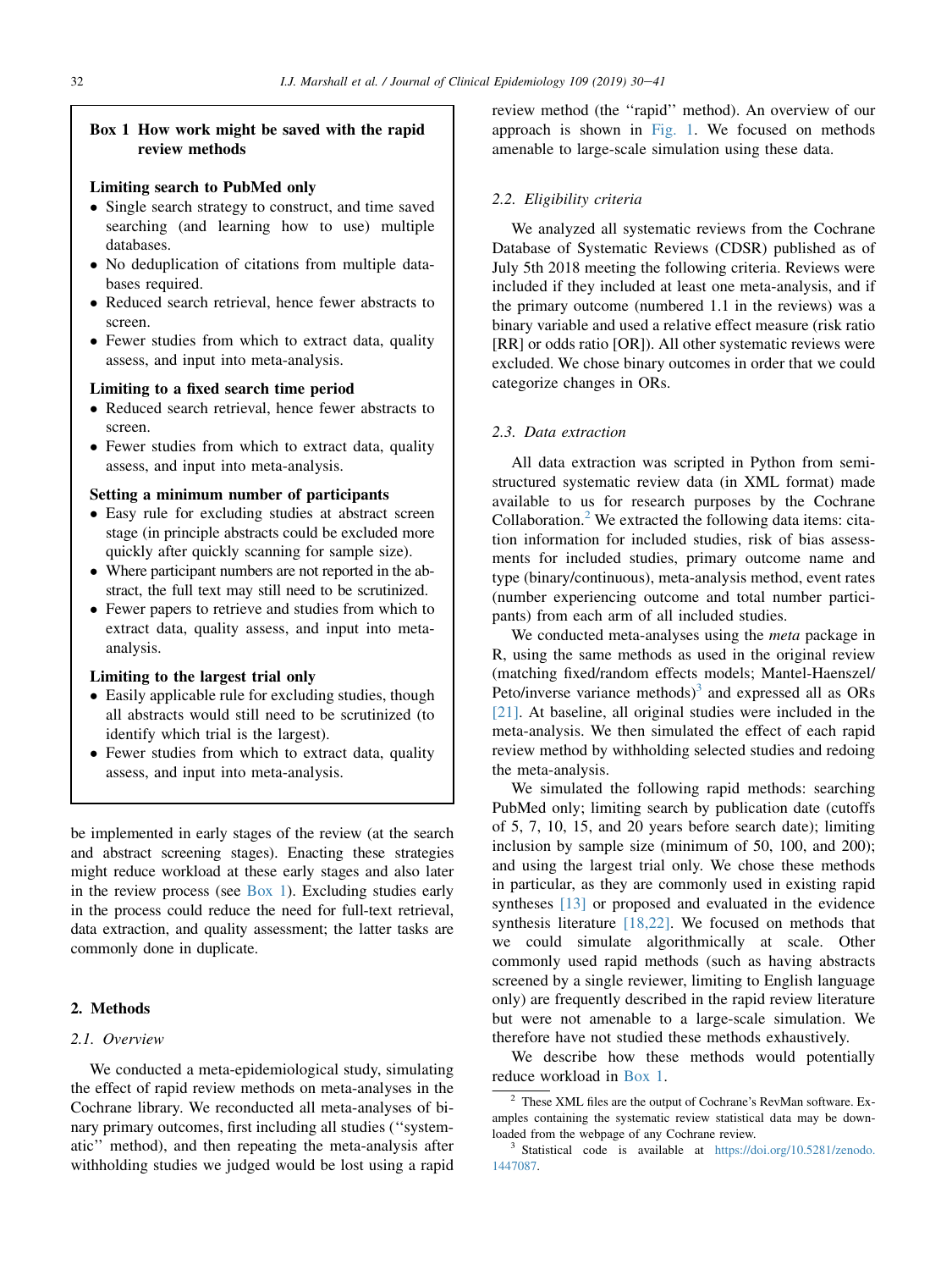<span id="page-3-0"></span>

## 2.4. Simulating PubMed-only searching

We did not reproduce the reviews' PubMed search strategies, but instead assessed whether primary studies were indexed in PubMed. This strategy assumes that all studies indexed in PubMed would be findable.<sup>4</sup> To determine which studies were PubMed indexed, we used three matching strategies. We first retrieved citation information for included studies from each systematic review. Article citations in systematic reviews frequently have minor typographical differences from their associated PubMed record. Therefore, a naive strategy of exactly matching article titles from the reference list to the PubMed entry would fail often. To overcome this, we made multiple searches of a local copy of the PubMed database for study citation fields from the original review (title, authors, publication date, and journal title), using a "fuzzy" matching algorithm for text strings<sup>5</sup>. Articles with a high degree of matching for all of these fields $<sup>6</sup>$  were deemed</sup> matches. We also searched Mendeley (using their search  $API^7$ ) and the Cochrane Register of Studies (using the unique

PubMed-indexed studies might not be found if a rapid review used an

<sup>6</sup> We define as ''high degree'' of match as 100% matching titles between Cochrane and PubMed records, except where the journal title, publication year, or first author also exactly matched, in which case an additional 3% discrepancy in titles was allowed, as measured by the fuzzy Cochrane publication identifiers from the review) [\[23\]](#page-11-0) to retrieve additional links to PubMed records. A statistical method known as *capture-recapture* is widely used in epidemiology to estimate the completeness of population-based disease registers, where the true prevalence of a disease might not be known [\[24\].](#page-11-0) We use the same method here to estimate the completeness of our set of linked PubMed records. Using this method, we estimate that 98.8% of linked PubMed records are retrieved by our multiple matching strategies. The full details of this analysis are presented in Appendix 1.

Studies are frequently described in multiple journal articles. Where this occurred, we used the reference to a primary publication (as marked in the original systematic review) and ignored any secondary publication records. Typically, the primary publication is the main journal article describing the key results of a trial, and secondary publications might include protocols, conference abstracts, or secondary analyses. In theory, considering the primary publication only might overestimate the difference between rapid and systematic syntheses. For example, consider a



**Fig. 2.** Flow diagram showing selection of meta-analyses for the analysis.

inadequate search query; this issue is considered further in the Discussion. <sup>5</sup> Fuzzy matching algorithms can detect closely matching but nonidentical text strings. In our case, this allowed matching references in Cochrane reviews even if there were minor differences from the PubMed record (because of, e.g., minor transcription errors or partial titles). We used the Python package fuzzywuzzy (<https://github.com/seatgeek/fuzzywuzzy>).

matching algorithm.<br><sup>7</sup> Mendeley is a reference management system, which allows public access to its extensive database of scholarly articles. We developed software to query its database using its API (or Application Programming Interface, <https://dev.mendeley.com/>), which allowed us to find PubMed links for thousands of articles.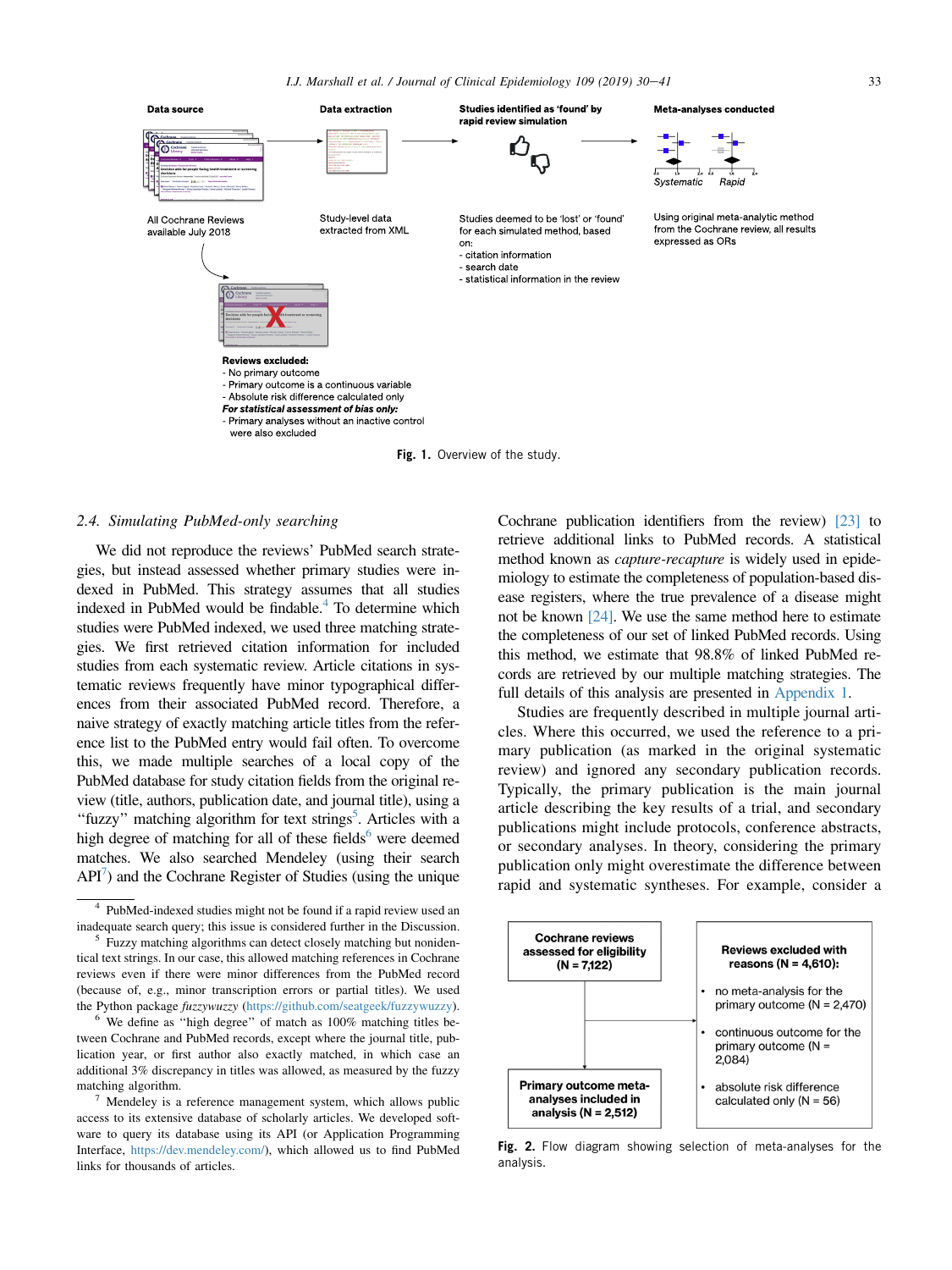<span id="page-4-0"></span>**Table 1.** Effect of the rapid review methods on numbers of studies found and included in meta-analyses

| <b>Total studies found</b><br>$(N = 16,088)$ | <b>Median studies</b><br>lost per<br>meta-analysis<br>(IQR) [baseline<br>4, IQR 2-7] |
|----------------------------------------------|--------------------------------------------------------------------------------------|
| 14,255 (88.6%)                               | $0(0-1)$                                                                             |
| 14,540 (90.4%)                               | $0(0-1)$                                                                             |
| 4,004 (24.9%)                                | $2(1-5)$                                                                             |
| 5,437 (33.8%)                                | $2(1-5)$                                                                             |
| 7,425 (46.2%)                                | $2(0-4)$                                                                             |
| 10,225 (63.6%)                               | $1(0-2)$                                                                             |
| 12,404 (77.1%)                               | $0(0-1)$                                                                             |
| 12,439 (77.3%)                               | $1(0-2)$                                                                             |
| 8,406 (52.3%)                                | $2(0-4)$                                                                             |
| 4,891 (30.4%)                                | $2(1-5)$                                                                             |
| 2,512 (15.6%)                                | $3(1-6)$                                                                             |
|                                              |                                                                                      |

<sup>a</sup> Sensitivity analysis.

hypothetical meta-analysis, which included data on an outcome reported in a secondary publication. In this case, if the secondary publication happened to be indexed in PubMed, but the primary publication was not, we would have wrongly excluded the data in our analysis.

In practice, we assume this would happen rarely, particularly given that we are considering the primary outcomes in the systematic review only, which would be expected to be reported in the primary study publications.

To investigate what would happen if this assumption was not true, we conducted a sensitivity analysis, where we included studies if any of their publications were indexed

in PubMed. The sensitivity analysis would be expected to underestimate degree of change in the rapid synthesis (because it optimistically assumes that all data relevant to the meta-analysis could be retrieved from the easiest-tofind publication) but would provide a lower bound on the likely effects of PubMed-only searching.

## 2.5. Limiting inclusion by publication date

To simulate time-limited searching, we retrieved the search date from the original systematic review. We then determined whether studies should be included based on the publication date taken from citation information in the systematic review.

# 2.6. Excluding smaller trials/largest trial-only strategies

For sample size cutoffs and largest trial strategies, sample sizes were estimated as the number of people from each study, who contributed data to the meta-analysis. This would comprise people who completed the study and had the outcome measured from the two arms forming the pairwise comparison of interest in the meta-analysis. This does not necessarily equal the number of participants randomized (e.g., for trials with  $>$  2 arms, or where not all participants randomized were included in the study analysis). For the largest trial-only strategy, odds ratios were calculated directly from the trial event rates.

## 2.7. Changes in pooled effect estimates

We initially defined effect size changes approximating Cohen's rule (where changes of  $\geq 0.2$  SDs are described as small, changes of  $>0.5$  SDs as moderate, and  $>0.8$  SDs as large). This system has been widely used for defining minimal important differences and is supported by empirical

**Table 2.** Changes in pooled effect estimates for rapid methods used ( $n = 2,512$  meta-analyses)

| <b>Strategy</b>                                             | No important change | Small       | <b>Moderate</b> | Large       | All events lost | All studies lost |
|-------------------------------------------------------------|---------------------|-------------|-----------------|-------------|-----------------|------------------|
| PubMed-only search (primary reference<br>in PubMed)         | 2,035 (81.0%)       | 212 (8.4%)  | 48 (1.9%)       | 119 (4.7%)  | $4(0.2\%)$      | 94 (3.7%)        |
| PubMed-only search (any reference<br>in PubMed <sup>a</sup> | 2,113 (84.1%)       | 177 (7.0%)  | 41 (1.6%)       | 94 (3.7%)   | $4(0.2\%)$      | 83 (3.3%)        |
| Search 5 yr                                                 | 480 (19.1%)         | 307 (12.2%) | 98 (3.9%)       | 387 (15.4%) | $30(1.2\%)$     | 1,210 (48.2%)    |
| Search 7 yr                                                 | 686 (27.3%)         | 323 (12.9%) | 99 (3.9%)       | 394 (15.7%) | 29 (1.2%)       | 981 (39.1%)      |
| Search 10 yr                                                | 978 (38.9%)         | 337 (13.4%) | 97 (3.9%)       | 352 (14.0%) | 15 (0.6%)       | 733 (29.2%)      |
| Search 15 yr                                                | 1,425 (56.7%)       | 304 (12.1%) | 80 (3.2%)       | 244 (9.7%)  | 17 (0.7%)       | 442 (17.6%)      |
| Search 20 yr                                                | 1,779 (70.8%)       | 217 (8.6%)  | 65 (2.6%)       | 179 (7.1%)  | $8(0.3\%)$      | 264 (10.5%)      |
| Exclude $< 50$ people                                       | 1,717 (68.4%)       | 307 (12.2%) | 76 (3.0%)       | 166 (6.6%)  | $5(0.2\%)$      | 241 (9.6%)       |
| Exclude < 100 people                                        | 1,152 (45.9%)       | 358 (14.3%) | 105 (4.2%)      | 265 (10.5%) | 13 (0.5%)       | 619 (24.6%)      |
| Exclude < 200 people                                        | 713 (28.4%)         | 323 (12.9%) | 87 (3.5%)       | 255 (10.2%) | $10(0.4\%)$     | 1.124 (44.7%)    |
| Largest trial only                                          | 853 (34.0%)         | 536 (21.3%) | 221 (8.8%)      | 856 (34.1%) | 46 (1.8%)       | $0(0\%)$         |

<sup>a</sup> Sensitivity analysis.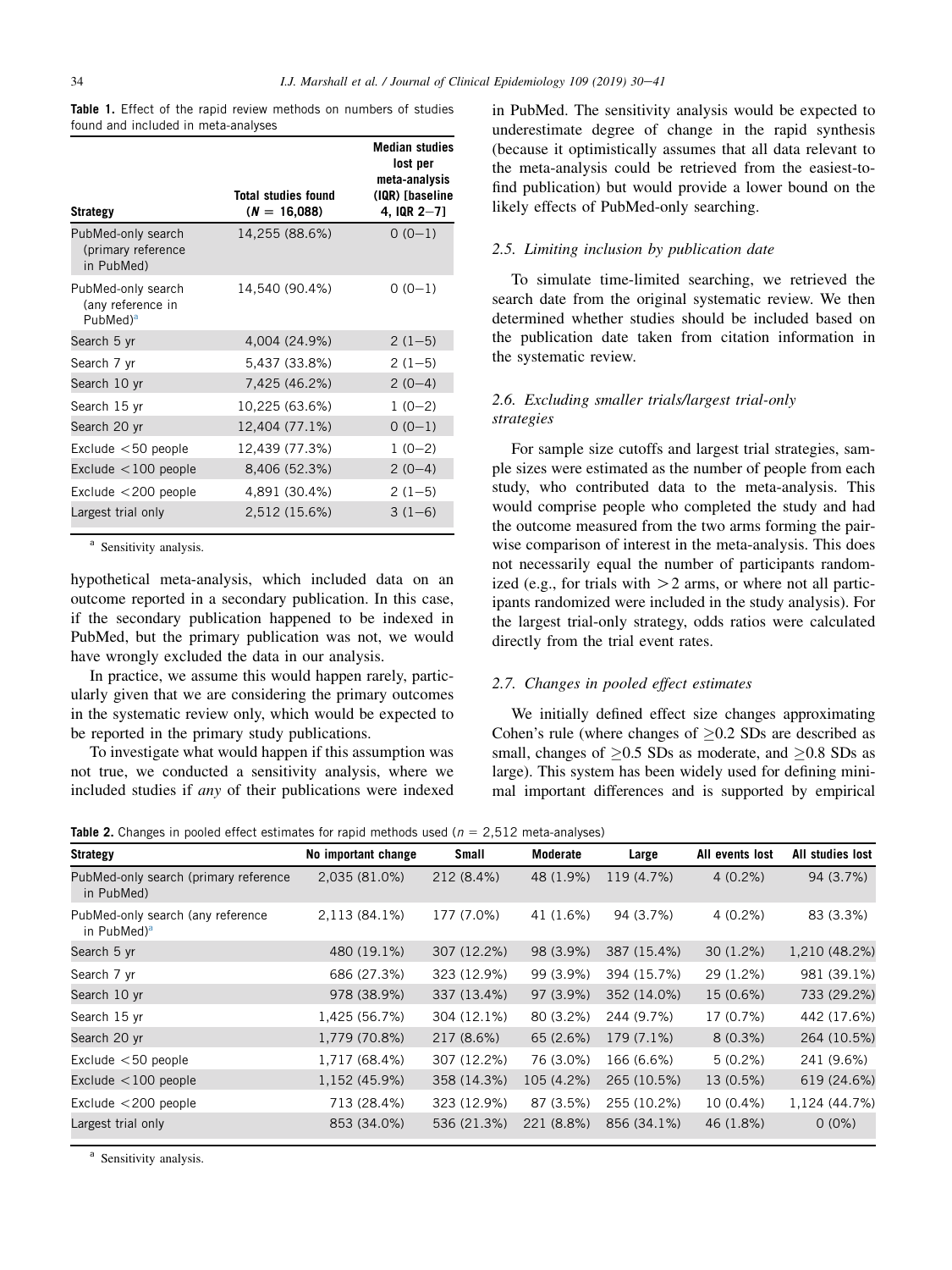

**Fig. 3.** Change in pooled effect estimates with each rapid method.

studies finding similar magnitude changes as useful cutoff points [\[25\]](#page-11-0). The SD of log ORs in our data set is 0.359, and hence this would have corresponded to 7%, 20%, and 33% relative change in the raw OR. $8$  We made a pragmatic decision to align our cutoffs with those used in other similar studies as far as possible [\[17,26\]](#page-10-0) and therefore rounded these figures, defining changes of pooled ORs of  $\langle 5\% \rangle$  as unimportant,  $\langle 20\%$  as small,  $\langle 30\%$  as moderate, and  $\langle 20\% \rangle$ as large. We defined ''loss of all data'' as cases in which the rapid method either did not find any trials or found only trials where the outcome does not occur in either arm contributing to the meta-analysis.

#### 2.8. Changes in statistical significance

Statistical significance was calculated using the 95% confidence intervals of the meta-analysis result and were classed as changes from statistically significant to nonsignificant; from nonsignificant to significant; and a change in effect direction (i.e., a change from significance positive effect to negative effect or vice versa).

## 2.9. Bias due to rapid methods

We assessed both *risks* of bias (i.e., whether problems in the design and conduct of studies existed which risked biasing their results) and measured any systematic bias directly in the pooled effect estimates, comparing the results of the rapid vs. systematic syntheses. To assess risks of bias, we used the Cochrane Risk of Bias tool assessments of the original systematic review authors  $[27]$ . The types of bias assessed with this tool vary somewhat among reviews, and the systematic reviews did not use standardized text to describe the type of bias (e.g., problems in randomization are described as ''Randomization method'', and ''Adequate sequence generation?'' among many others). We therefore manually mapped the free-text descriptions to the domains of the Cochrane tool. Because they were done most commonly, we evaluated risks of bias because of problems in random sequence generation, allocation concealment, blinding of participants and personnel, and blinding of outcome assessment.

The Cochrane Risk of Bias tool recommends that blinding should be assessed separately for each outcome in a study (e.g., inadequate blinding of trial participants may lead to a high risk of bias for subjective outcomes but is less likely to affect objective outcomes such as mortality, which could be rated as having a low risk of bias). Where a systematic review contained bias judgments for more than one outcome, we (manually) selected the judgment associated with the primary outcome.

To analyze the size and direction of any systematic bias because of the rapid methods, we used the subset of metaanalyses which had an inactive control (i.e., placebo, no treatment, or usual care arm; a complete definition is provided in [Appendix 2](#page-10-0)). We reoriented all meta-analyses so that ORs  $\lt$ 1 indicated a beneficial outcome with intervention. ORs  $>1$ favored control. We calculated percentage changes in the pooled OR between systematic and rapid methods. The size and direction of systematic bias were assessed through visual inspection of histograms and calculating the mean percentage change in OR with 95% confidence intervals for the results from the rapid method vs. the results from the full systematic review.

#### 3. Results

#### 3.1. Data selection

In July 2018, 7,122 systematic reviews were available in total in the Cochrane Database of Systematic Reviews. From these, we excluded 4,160 reviews as they lacked a suitable meta-analysis (no meta-analysis for a primary outcome  $=$ 2,470, continuous outcome assessed  $= 2,084$ , absolute risk dif-ference calculated only = 56; see [Fig. 2](#page-3-0) for the flow of data).

The meta-analyses of the primary outcomes of the remaining 2,512 systematic reviews (including a total of 16,088 studies) were included in the final analysis. A description of the number of studies lost with each rapid method is presented in [Table 1](#page-4-0). Meta-analyses included a median of four studies (IQR  $2-7$ ).

## 3.2. Change in pooled effect estimates

Changes in the pooled effect estimates between the rapid and systematic methods are presented in [Table 2](#page-4-0) and Fig. 3. The proportion of meta-analyses with complete data loss varied widely between methods, with the largest trial-only strategy least likely to lose all data  $(<2\%$  of cases)<sup>9</sup> and limiting search to 5 years leading to greatest data loss (around half of cases).

 $8$  N.B. that a fixed *absolute* change in the logarithm of an OR is associated with a constant relative change in the raw OR.

<sup>&</sup>lt;sup>9</sup> Noting that if the largest trial had no events in either arm, the meta-analysis would have no useful data.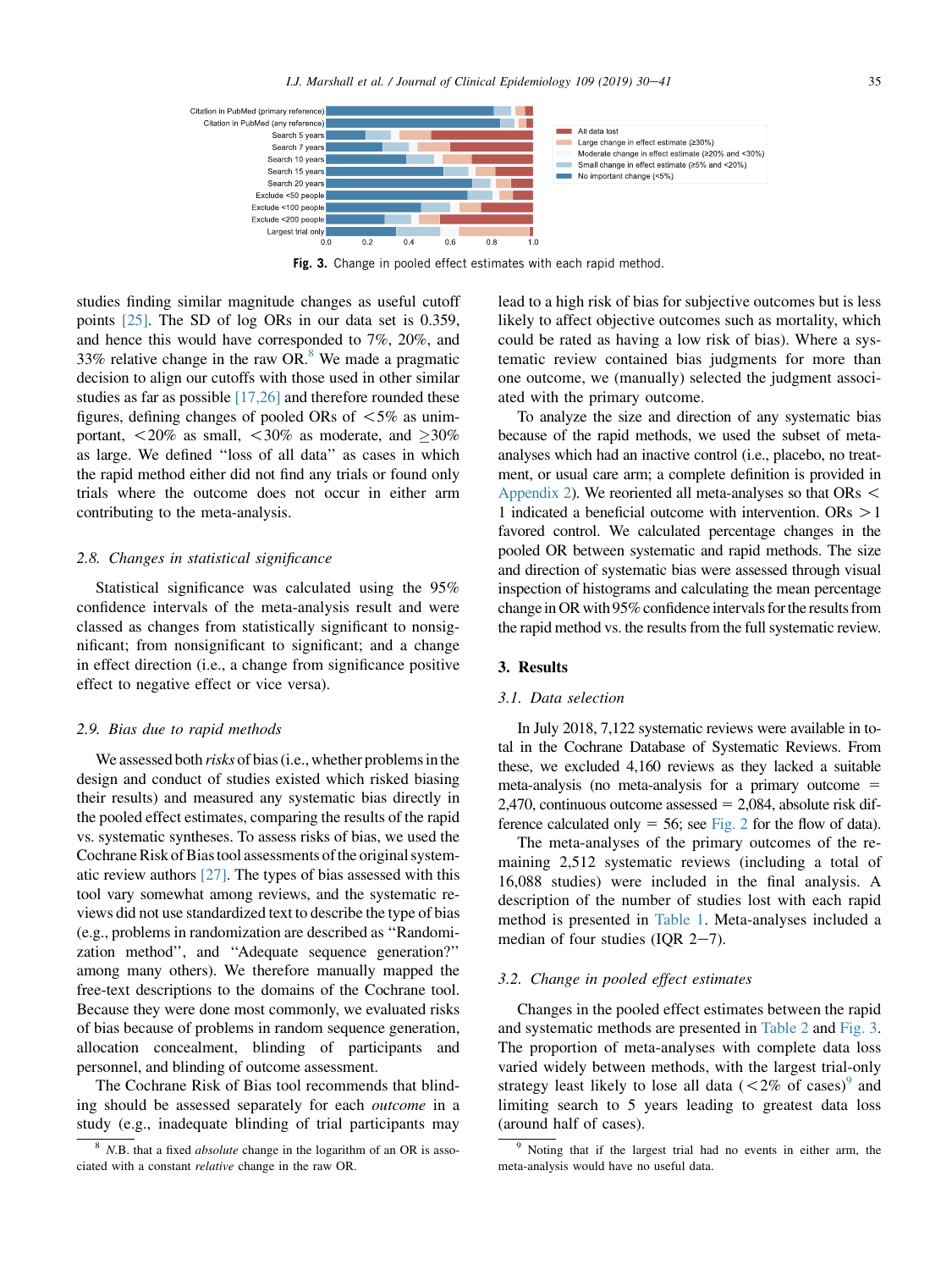|  |  |  |  |  | <b>Table 3.</b> Effect of rapid review methods on the statistical significance of results ( $n = 2,512$ meta-analyses) |
|--|--|--|--|--|------------------------------------------------------------------------------------------------------------------------|
|  |  |  |  |  |                                                                                                                        |

| <b>Strategy</b>                                              | No change in<br>significance | Significant to<br>nonsignificant | Nonsignificant to<br>significant | Change in effect<br>direction | All events<br>lost | All studies lost        |
|--------------------------------------------------------------|------------------------------|----------------------------------|----------------------------------|-------------------------------|--------------------|-------------------------|
| PubMed-only search (primary<br>reference in PubMed)          | 2,348 (93.5%)                | $52(2.1\%)$                      | 14 (0.6%)                        | $0(0.0\%)$                    | $4(0.2\%)$         | 94 (3.7%)               |
| PubMed-only search (any<br>reference in PubMed) <sup>a</sup> | 2,376 (94.6%)                | 40 (1.6%)                        | $9(0.4\%)$                       | $0(0.0\%)$                    | $4(0.2\%)$         | 83 (3.3%)               |
| Search 5 yr                                                  | 1,040 (41.4%)                | 201 (8.0%)                       | 29 (1.2%)                        | $2(0.1\%)$                    |                    | 30 (1.2%) 1,210 (48.2%) |
| Search 7 yr                                                  | 1,266 (50.4%)                | 197 (7.8%)                       | 38 (1.5%)                        | $1(0.0\%)$                    | 29 (1.2%)          | 981 (39.1%)             |
| Search 10 yr                                                 | 1,569 (62.5%)                | 160 (6.4%)                       | $35(1.4\%)$                      | $0(0.0\%)$                    | 15 (0.6%)          | 733 (29.2%)             |
| Search 15 yr                                                 | 1,907 (75.9%)                | 123 (4.9%)                       | 23 (0.9%)                        | $0(0.0\%)$                    | 17 (0.7%)          | 442 (17.6%)             |
| Search 20 yr                                                 | 2,141 (85.2%)                | 78 (3.1%)                        | 21 (0.8%)                        | $0(0.0\%)$                    | $8(0.3\%)$         | 264 (10.5%)             |
| Exclude $< 50$ people                                        | 2,180 (86.8%)                | 65 (2.6%)                        | 21 (0.8%)                        | $0(0.0\%)$                    | $5(0.2\%)$         | 241 (9.6%)              |
| Exclude $<$ 100 people                                       | 1,729 (68.8%)                | 117 (4.7%)                       | 34 (1.4%)                        | $0(0.0\%)$                    | 13 (0.5%)          | 619 (24.6%)             |
| Exclude $<$ 200 people                                       | 1,222 (48.6%)                | 124 (4.9%)                       | 32 (1.3%)                        | $0(0.0\%)$                    |                    | 10 (0.4%) 1,124 (44.7%) |
| Largest trial only                                           | 2,045 (81.4%)                | 343 (13.7%)                      | 76 (3.0%)                        | $2(0.1\%)$                    | 46 (1.8%)          | $0(0.0\%)$              |

<sup>a</sup> Sensitivity analysis.

The strategy with the least impact on pooled effect estimates was simulated PubMed-only search (19% of results had  $>5\%$  change), with the two next best strategies (limiting search to 20 years and excluding trials with  $\leq 50$  people), both leading to  $\geq 5\%$  change in  $\sim$ 30% of meta-analyses. Limiting search to 5 years had greatest impact (82% of results with  $\geq$ 5% change). A majority of effect size changes were small  $(8.4-21.3\%)$ of meta-analyses across the methods) but moderate  $(1.9-8.8\%)$ , and large changes  $(4.7-34.1\%)$  were relatively common.

## 3.3. Change in statistical significance

Changes in statistical significance with the rapid methods are presented in Table 3 and Fig. 4. The least impactful strategy was simulated PubMed-only search, which produced changes in statistical significance in 6.5% of cases. Excluding studies with  $\langle 200 \rangle$  people led to changes in statistical significance in more than half of cases. With all methods, most changes were from statistically significant (in the systematic review) to nonsignificant with the rapid method, consistent with a loss of statistical power  $(2.1-13.7\%$  of meta-analyses). "False positive" statistical

significance (i.e., statistical significance in the rapid method, where the systematic review was nonsignificant) was relatively rare  $(0.6-3.0\% \text{ of meta-analysis}).$ 

## 3.4. Bias with rapid methods

Differences in risks of bias are presented in [Table 4.](#page-8-0) Studies ''found'' by the rapid methods were significantly more likely to have a low risk of bias than those ''lost''. This applied to all rapid methods and for biases due to inadequacies in random sequence generation, allocation concealment, and blinding of outcome assessment. Studies missed by the rapid methods had an absolute risk increase of  $8-25\%$  of being at high risk of bias for these domains. The exception was in bias because of inadequate blinding of participants and personnel, where there was no difference in bias for the time-limited search strategies.

The analysis of bias in the meta-analysis results is presented in [Table 5,](#page-9-0) which shows the mean percentage changes in ORs with rapid method compared with systematic methods. Here, the meta-analysis outcomes were aligned so that a negative % change indicates that rapid methods favored the intervention arm on average; a positive % change indicates that rapid review methods



**Fig. 4.** Change in statistical significance with each rapid method.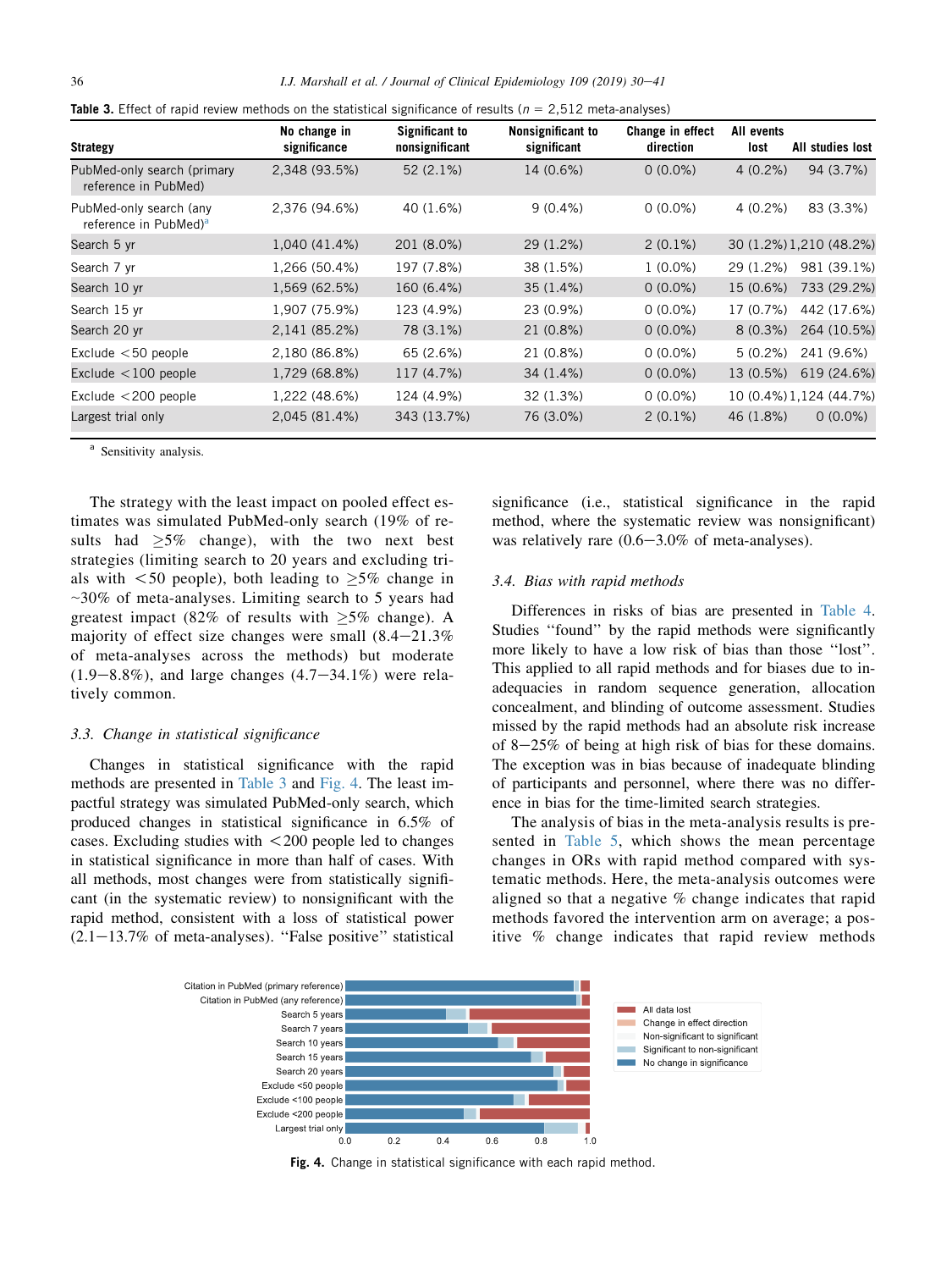favored control on average. A 0% change would indicate no systematic favoring of intervention or control with the rapid method. [Table 5](#page-9-0) shows that the mean percentage differences were small (i.e., indicating little or no systematic bias on average) and varied across different methods, from a  $-1.6\%$  change (favoring intervention) with simulated PubMed-only searching to a  $+4.5\%$ change (favoring control) with limiting search to 15 years. Most mean differences were not statistically significant, with the exception of 15-year search  $(+4.5\%, 95\% \text{ CI} + 1.2\% \text{ to } +7.9\%)$  and excluding samples of  $< 200$  people (+4.4%, 95% CI + 1.1% to  $+7.9\%$ ). Histograms showed that the changes in results appeared to have symmetrical distributions; these are presented in [Appendix 2](#page-10-0).

# 3.5. Sensitivity analyses for PubMed-only searching

As previously described, the sensitivity analysis assumed that studies were ''found'' if any related article was present in PubMed (a somewhat optimistic assumption, but one which provides a useful lower bound on the PubMed search estimates). The sensitivity analysis found similar but modestly smaller impact of PubMed-only searching than our primary analysis for all outcomes. Overall, the sensitivity analysis found that PubMed-only search led to  $\geq$ 5% change in pooled effect estimates in 15.9% of cases and changes of statistical significance in 5.4% of cases. The full breakdown of results is presented in Tables  $1-3$  $1-3$ . This similarity suggests our results are not likely to vary substantially even if data from secondary publications contributed to meta-analyses.

## 4. Discussion

Despite increasing reliance on rapid reviews to inform health policy and clinical practice, comparatively less had been known about the reliability of their results, and whether they met the standards decision makers require [\[14\]](#page-10-0). All the rapid methods assessed in our analysis led to small or greater changes exceeding the 10% tolerated ''error rate'' described in the survey by Wagner et al. [\[14\].](#page-10-0) For situations where a moderate change in odds ratio could be tolerated, PubMed-only search came very near to that acceptability threshold (10.6% risk of  $>20\%$  change in results). Overall, the changes varied substantially in importance. Critically, not all changes we observe would be misleading. For example, a rapid review that finds no studies is not likely to lead to a false conclusion but could trigger a more comprehensive search (where resources allow). Similarly, a small change in effect size might often not lead to substantial changes in overall conclusions.

We assessed the effects of rapid review methods on meta-analyses results for a primary outcome only; we were not able to investigate rates of incorrect answers (as review conclusions do not typically depend on a single metaanalysis result but would be expected to depend on analysis from expert authors taking account of multiple beneficial and harmful outcomes and knowledge of the topic).

In practice, the decision concerning whether to use rapid review methods is complex; many factors other than an acceptable error rate are important. For example, where there are insufficient financial, human, or time resources, a full systematic review might be impossible. Rapid reviews with a higher risk of incorrect conclusion than those found acceptable by the participants in Wagner et al's. study might be preferable to no information at all [\[14\]](#page-10-0). Importantly, their assessment of acceptable error rates did not take into account the (substantial) opportunity cost of conducting comprehensive systematic review methods for selected topics, where reviews still do not exist for many clinically important questions.

Conversely, in a context where guideline authors may also have their processes subject to judicial review [\[28,29\]](#page-11-0) the results of an evidence synthesis not only need to be correct but also need to be seen to be correct. Failing to include potentially relevant research could undermine public confidence in the reliability of the process, even where the final result is not importantly affected.

We described in Box 1 the tasks avoided. However, there is comparatively little evidence about how much time and effort might be saved by rapid methods shortcuts. A survey of librarians found that translating a search strategy for additional databases took on average 5 hours, but with large variation, the maximum was 75 hours [\[30\]](#page-11-0). Shemilt et al. evaluated the cost-effectiveness of different abstract-screening workflows, including the use of two reviewers, one reviewer, and automation [\[31\]](#page-11-0). Such a design could prove useful in evaluating the time implications of other rapid review methods. In our analysis, since we did not directly reproduce the search (and hence have no knowledge of the volume of excluded articles), we could not infer time or labor saving from the methods examined.

A critical and unanswered question is whether methods shortcuts are directly responsible for faster turnaround, or whether other factors are at play. Rapid reviews are often commissioned, and therefore might be more likely to be undertaken by well resourced, experienced, and dedicated teams, with tightly tracked deadlines. In addition, rapid reviews are likely to be more focused in scope, which itself facilitates rapid production. How scope and working practices rather than methods affect the time taken to conduct a review remains poorly understood. Time saved by methods shortcuts also need to be examined in the context of the (typically large) total time and effort for a review. From the perspective of a single review, even if searching multiple databases took a little more time, it might not add meaningfully to a total period that could be as long as 2 years. However, where a large number of reviews are being done (e.g., national guideline organizations, Cochrane, and dedicated evidence synthesis groups), small performance improvements accrue and could become meaningful at scale.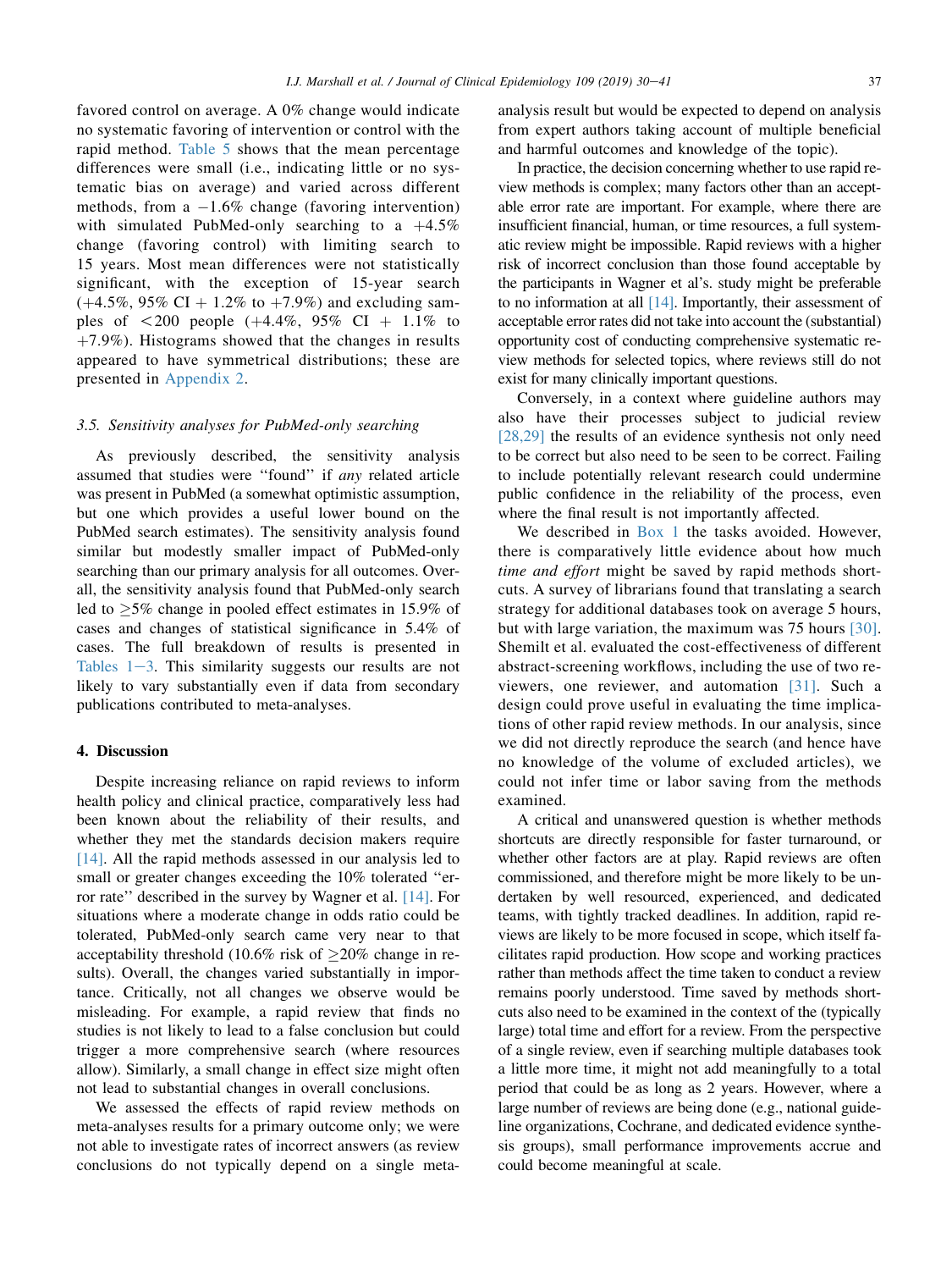|                        |                     | Random sequence generation (high or unclear risk of bias) |         | <b>Allocation concealment</b><br>(high or unclear risk of bias) |                      |
|------------------------|---------------------|-----------------------------------------------------------|---------|-----------------------------------------------------------------|----------------------|
| <b>Strategy</b>        | <b>Studies lost</b> | <b>Studies found</b>                                      | Ρ       | <b>Studies lost</b>                                             | <b>Studies found</b> |
| Citation in PubMed     | 862/1,328 (65%)     | 5,453/11,178 (49%)                                        | < 0.001 | 1,277/1,743 (73%)                                               | 7,665/13,665 (56%)   |
| Search 5 yr            | 5,285/9,307 (57%)   | 1,030/3,199 (32%)                                         | < 0.001 | 7,193/11,567 (62%)                                              | 1,749/3,841 (46%)    |
| Search 7 yr            | 4,841/8,193 (59%)   | 1,474/4,313 (34%)                                         | < 0.001 | 6,486/10,196 (64%)                                              | 2,456/5,212 (47%)    |
| Search 10 yr           | 4,129/6,625 (62%)   | 2,186/5,881 (37%)                                         | < 0.001 | 5,442/8,270 (66%)                                               | 3,500/7,138 (49%)    |
| Search 15 yr           | 2,990/4,478 (67%)   | 3,325/8,028 (41%)                                         | < 0.001 | 3,831/5,564 (69%)                                               | 5,111/9,844 (52%)    |
| Search 20 yr           | 1,977/2,819 (70%)   | 4,338/9,687 (45%)                                         | < 0.001 | 2,504/3,464 (72%)                                               | 6,438/11,944 (54%)   |
| Exclude $< 50$ people  | 1,760/2,738 (64%)   | 4,555/9,768 (47%)                                         | < 0.001 | 2,467/3,523 (70%)                                               | 6,475/11,885 (54%)   |
| Exclude $<$ 100 people | 3,519/5,891 (60%)   | 2,796/6,615 (42%)                                         | < 0.001 | 5,001/7,409 (67%)                                               | 3,941/7,999 (49%)    |
| Exclude $<$ 200 people | 4,844/8,676 (56%)   | 1,471/3,830 (38%)                                         | < 0.001 | 6,937/10,785 (64%)                                              | 2,005/4,623 (43%)    |
| Largest trial only     | 5,571/10,594 (53%)  | 744/1,912 (39%)                                           | < 0.001 | 7,781/12,978 (60%)                                              | 1,161/2,430 (48%)    |

<span id="page-8-0"></span>

|  |  |  |  | <b>Table 4.</b> Difference in risks of bias between studies "lost" and studies "found" by the rapid methods |  |  |  |  |  |  |
|--|--|--|--|-------------------------------------------------------------------------------------------------------------|--|--|--|--|--|--|
|--|--|--|--|-------------------------------------------------------------------------------------------------------------|--|--|--|--|--|--|

P values calculated via chi-squared test.

Our analysis focuses on the primary meta-analysis from each review. Although this approach was chosen to identify the most important analyses, the balance of multiple outcomes may alter a review's conclusions. Similarly, for reviews examining adverse effects, information from smaller or more difficult-to-find studies might be important [\[32\].](#page-11-0) In systematic reviews that examine whether two interventions are equivalent (or similarly whether a new intervention is noninferior to an older one), the size of the confidence interval is critical [\[33\].](#page-11-0) We did not examine changes in confidence intervals in detail (other than as a binary ''significant''/''nonsignificant''), and meta-analysis changes that we categorized as showing ''no important difference'' statistically could hide critical differences in this scenario.

### 4.1. Importance of results change

We assume that the methods used in the CDSR represent a gold standard. In practice, many reviews using a ''full'' systematic method do not adequately search for unpublished literature, and therefore themselves provide an imperfect estimate of treatment effects  $[34-36]$  $[34-36]$  $[34-36]$ . The most frequent error type in our analysis was loss of all data. Nearly half of all studies were lost overall when samples !100 were excluded. The meta-analyses in our source data incorporated a median of four studies, with studies having a median of 101 participants. Analyses with small numbers of studies with modest sample sizes will be particularly susceptible to change if some studies are not found.

It is possible that excluding small trials might improve the accuracy of the final result by reducing the possibility of small trials bias [\[37\].](#page-11-0) Dechartres et al. in their analysis of 93 meta-analyses found that studies with sample size !50 led to an exaggerated treatment effect of almost 50%, compared with trials having  $\geq 1,000$  participants [\[38\].](#page-11-0) Notably, only 18% of the meta-analyses analyzed here

contained a study with  $\geq 1,000$  participants. Small trials have been found to be more heterogeneous [\[39\]](#page-11-0) and susceptible to publication bias [\[37\]](#page-11-0) than large trials; relying on the largest study alone might, in some cases, be more valid than a conventional systematic review approach. We additionally found that excluded studies were generally at higher risk of bias. If a rapid reviews strategy omitted smaller trials at higher risk of bias, changed conclusions might be more "correct" than the original.

This is similar to the findings of Egger et al., who investigated the effects of difficult-to-find studies (being those which are unpublished, non-English language, and not indexed in MEDLINE) via a secondary analysis of published meta-analyses [\[16\].](#page-10-0) They found that the difficult-to-find studies were less likely to have adequate allocation concealment or blinding and concluded that if resources were limited, researcher time might be better spent conducting a rigorous bias assessment of the articles produced from a limited literature search, rather than engaging in a comprehensive search. However, we did not find evidence of a systematic bias; most results from the rapid method were close to the full systematic review result, and deviations were equally likely to favor controls as interventions. We note that biases have been found to vary in their effect between studies and between different meta-analyses [\[40\].](#page-11-0) Our analysis therefore does not exclude the possibility of bias in some areas (e.g., a 0% mean change could mask a bias in rapid methods in favor of the intervention for one clinical specialty, where the bias operates in a different direction in trials in another specialty).

The analysis by Glasziou et al. found the trial with the most precise results (typically the largest study) agreed in statistical significance with full meta-analyses in 81% of cases [\[18\]](#page-10-0). This aligns (exactly) with the results presented here, where in 81% of cases the largest trial had the same statistical significance as the full meta-analysis. Our analysis adds that in 3% of cases, the largest trial was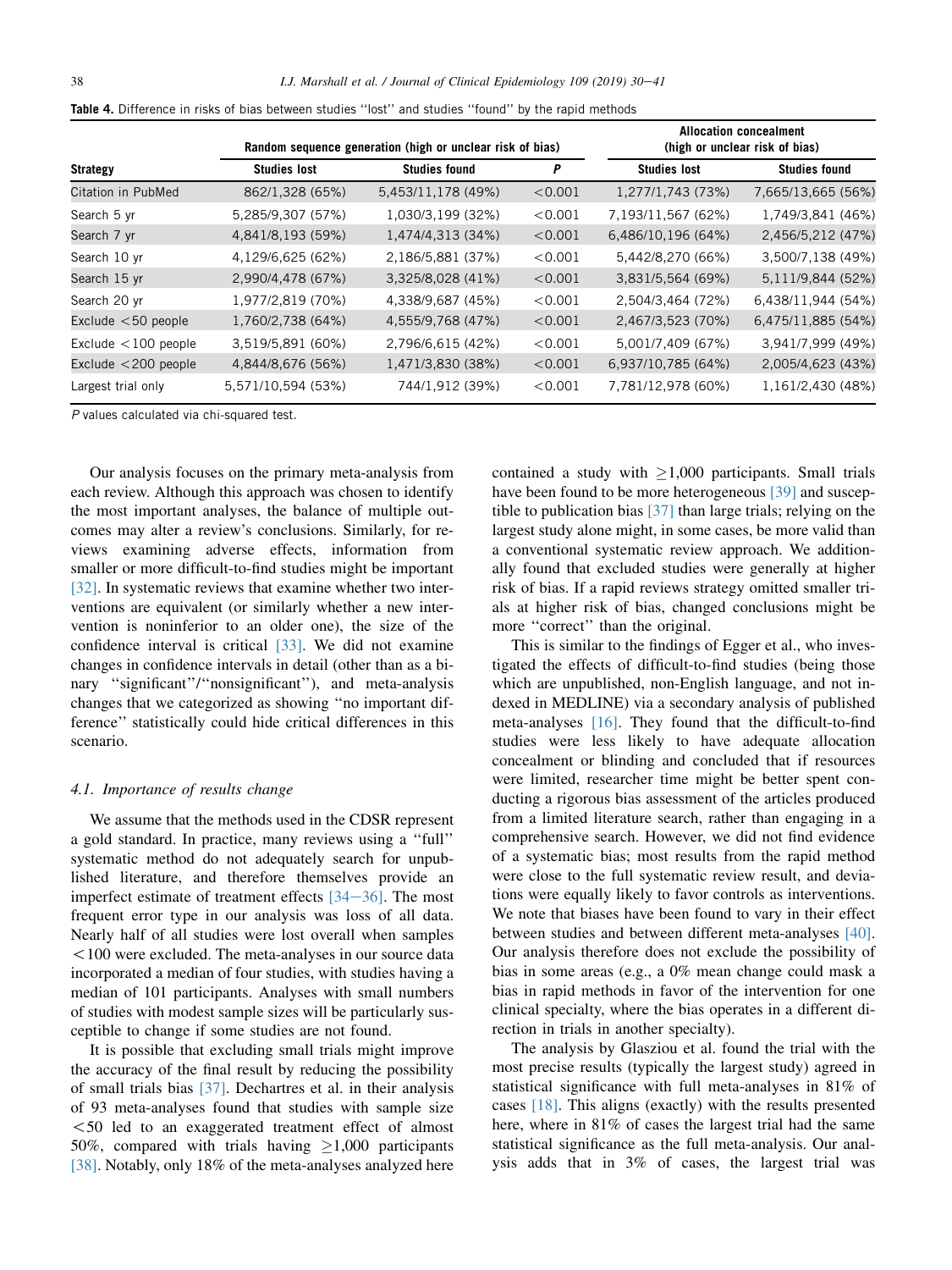<span id="page-9-0"></span>

|         |                     | Blinding of participants and personnel<br>(high or unclear risk of bias) |         | <b>Blinding of outcome assessment</b><br>(high or unclear risk of bias) |                      |         |
|---------|---------------------|--------------------------------------------------------------------------|---------|-------------------------------------------------------------------------|----------------------|---------|
| P       | <b>Studies lost</b> | <b>Studies found</b>                                                     | Ρ       | <b>Studies lost</b>                                                     | <b>Studies found</b> | P       |
| < 0.001 | 511/708 (72%)       | 3,494/5,925 (59%)                                                        | < 0.001 | 558/781 (71%)                                                           | 3,707/6,608 (56%)    | < 0.001 |
| < 0.001 | 2,948/4,859 (61%)   | 1,057/1,774 (60%)                                                        | 0.44    | 3,248/5,398 (60%)                                                       | 1,017/1,991 (51%)    | < 0.001 |
| < 0.001 | 2,585/4,273 (60%)   | 1,420/2,360 (60%)                                                        | 0.81    | 2,875/4,726 (61%)                                                       | 1,390/2,663 (52%)    | < 0.001 |
| < 0.001 | 2,125/3,516 (60%)   | 1,880/3,117 (60%)                                                        | 0.94    | 2,404/3,896 (62%)                                                       | 1,861/3,493 (53%)    | < 0.001 |
| < 0.001 | 1,443/2,431 (59%)   | 2,562/4,202 (61%)                                                        | 0.2     | 1,694/2,700 (63%)                                                       | 2,571/4,689 (55%)    | < 0.001 |
| < 0.001 | 962/1,560 (62%)     | 3,043/5,073 (60%)                                                        | 0.25    | 1,132/1,734 (65%)                                                       | 3,133/5,655 (55%)    | < 0.001 |
| < 0.001 | 967/1,488 (65%)     | 3,038/5,145 (59%)                                                        | < 0.001 | 1,105/1,695 (65%)                                                       | 3,160/5,694 (55%)    | < 0.001 |
| < 0.001 | 2,042/3,176 (64%)   | 1,963/3,457 (57%)                                                        | < 0.001 | 2,255/3,533 (64%)                                                       | 2,010/3,856 (52%)    | < 0.001 |
| < 0.001 | 2,966/4,667 (64%)   | 1,039/1,966 (53%)                                                        | < 0.001 | 3,238/5,183 (62%)                                                       | 1,027/2,206 (47%)    | < 0.001 |
| < 0.001 | 3,393/5,550 (61%)   | 612/1,083 (57%)                                                          | 0.005   | 3,672/6,216 (59%)                                                       | 593/1,173 (51%)      | < 0.001 |

statistically significant, but the full meta-analysis was not, a potentially misleading result. In over a third of cases, we found a large difference in effect size between the largest trial and the full meta-analysis. Whether this strategy is useful would depend on the degree of approximation which would be acceptable for a particular use.

#### 4.2. Strengths and weaknesses

This study provides the largest evaluation to date of common rapid review methods for study identification on a large corpus of systematic reviews, covering a wide range of clinical areas. We have been able to examine effects not

**Table 5.** Analysis of direction of change of meta-analysis results (excluding meta-analyses with no change); Negative % change is in favor of intervention efficacy

| <b>Strategy</b>                                                | Number of<br>meta-analyses | $%$ change $(SD)$ , 95%<br>CI of mean |
|----------------------------------------------------------------|----------------------------|---------------------------------------|
| PubMed-only search<br>(primary reference<br>in PubMed)         | 1,497                      | $-1.6$ (35.3), $-4.4$ to $+1.3$       |
| PubMed-only search<br>(any reference<br>in PubMed <sup>a</sup> | 1,503                      | $-2.9$ (29.4), $-5.5$ to $-0.3$       |
| Search 5 yr                                                    | 790                        | $+3.5$ (65.2), $-0.6$ to $+7.8$       |
| Search 7 yr                                                    | 924                        | $+3.3$ (71.2), $-1.0$ to $+7.7$       |
| Search 10 yr                                                   | 1,090                      | $+1.8$ (67.0), $-2.1$ to $+5.8$       |
| Search 15 yr                                                   | 1,262                      | $+4.5$ (47.5), $+1.2$ to $+7.9$       |
| Search 20 yr                                                   | 1,381                      | $+2.5$ (50.9), $-1.3$ to $+6.4$       |
| $Exclude < 50$ people                                          | 1,393                      | $+1.9$ (39.6), $-0.8$ to $+4.7$       |
| Exclude < 100 people                                           | 1,165                      | $+2.5$ (43.1), $-0.1$ to $+5.3$       |
| Exclude < 200 people                                           | 876                        | $+4.4$ (52.0), $+1.1$ to $+7.9$       |
| Largest trial only                                             | 1,533                      | $+3.3$ (76.3), $+0.0$ to $+6.7$       |

<sup>a</sup> Sensitivity analysis.

only on the number of studies found but also on whether these change the results of the associated meta-analyses.

Our simulation closely approximated the rapid review methods as they would be used in practice but did have some areas of difference. We assumed the study population size was equal to the number of people who contributed to the meta-analysis (because these data were readily available). However, this number may not exactly match the number of people enrolled (typically reported in study abstracts), particularly if the study has additional arms that do not contribute data, or if there is a high dropout/withdrawal rate for the particular outcome assessed. Our strategy could be reproduced from the title and abstract by using the number of people in the arms of interest, rather than the total. Likewise, if our strategy for retrieving PubMed identifiers from included studies had imperfect recall, it would underestimate the study retrieval for searching PubMed only. We maximized recall by using three separate matching processes, estimated to achieve  $>98\%$ recall via a capture-recapture analysis. Our simulation does assume that all studies with a PubMed record would have been identified by a PubMed search. It is possible that an imperfect search strategy in the original review missed a relevant study from PubMed, but that the study was identified by another means (e.g., search of additional databases, or hand searching). Our simulation would underestimate the impact of PubMed-only searching if this occurred. Indeed, a 2016 reanalysis of searches from 120 systematic reviews found that the coverage (being the percentage of relevant articles actually in the database) of MEDLINE (the major component of PubMed) was 92.3%. However, recall (being the percentage of relevant articles actually found using the systematic review's documented search strategy) was much lower at 72.6%.

We defined a single set of effect size cutoffs to characterize changes across many meta-analyses. Importantly, these describe the magnitude of change in statistical effect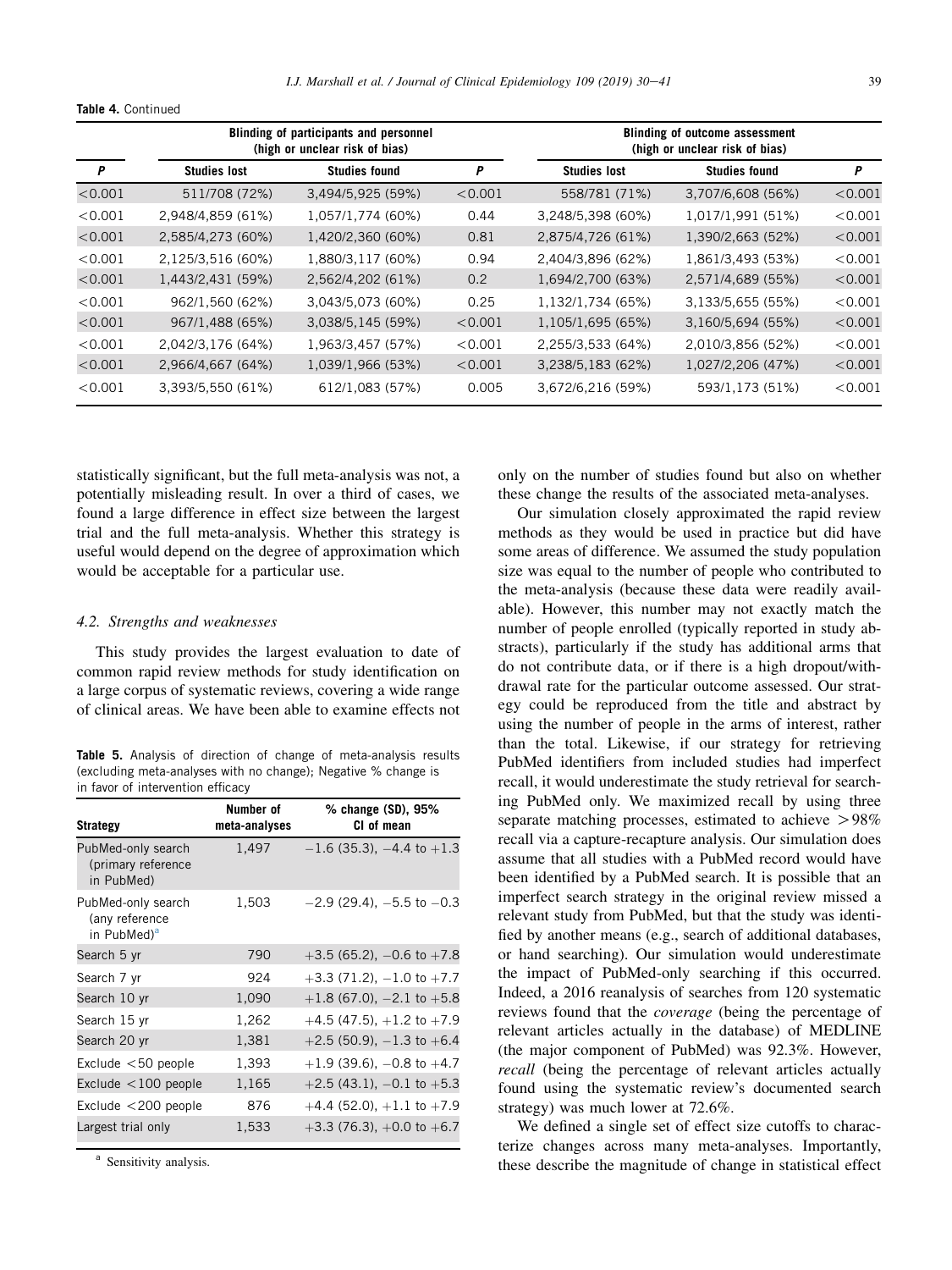<span id="page-10-0"></span>and not the clinical importance of that change for a population [\[25\]](#page-11-0). A very small change in effect size (below our selected threshold) might be important, for example, where the absolute risk of outcome is high (and hence a small relative difference with an intervention has greater impact) or with outcomes that are highly important to avoid (e.g., mortality). Synthesis producers should take these features into account when deciding on whether a rapid review shortcut might be justified.

Finally, we have examined the effects of a small selection of rapid review methods only and focused on the identification of studies. The effects of rapid review methods targeting other review processes (e.g., having a single reviewer screen abstracts or extract data, compared with the duplication of processes as done in conventional systematic reviews) are worthy of research. Likewise, the meta-analyses included in our study differed in their characteristics (in terms of clinical question, overall sample sizes, precision of pooled estimates, and risks of bias), and we did not examine analyses with continuous outcomes. Future research could investigate whether meta-analyses with certain characteristics are less liable to change when using rapid review methods compared with others.

## 5. Conclusions

Different rapid synthesis methods vary greatly in their impact, and the importance of changes to results is likely to vary substantially for difference use cases and topics. For researchers, the best performing strategy tested here (PubMed-only searching) might be considered in situations where odds ratio changes smaller than our moderate cutoff for the primary outcome could be tolerated (this strategy had a  $\sim$ 10% risk of the OR changing by  $>$  20%). This might be the case for scoping reviews, where there is resource limitation (financial or human), or where a synthesis is needed urgently. For uses demanding high accuracy (e.g., national guidelines and drug licensing decisions), a more comprehensive approach likely remains the best option.

## Acknowledgments

We wish to express our gratitude to Cochrane Collaboration for making their data available for research purposes.

## Supplementary data

Supplementary data related to this article can be found at <https://doi.org/10.1016/j.jclinepi.2018.12.015>.

## References

[1] [Borah R, Brown AW, Capers PL, Kaiser KA. Analysis of the time](http://refhub.elsevier.com/S0895-4356(18)30893-X/sref1) [and workers needed to conduct systematic reviews of medical inter](http://refhub.elsevier.com/S0895-4356(18)30893-X/sref1)[ventions using data from the PROSPERO registry. BMJ Open 2017;7:](http://refhub.elsevier.com/S0895-4356(18)30893-X/sref1) [e012545.](http://refhub.elsevier.com/S0895-4356(18)30893-X/sref1)

- [2] [Donnelly CA, Boyd I, Campbell P, Craig C, Vallance P, Walport M,](http://refhub.elsevier.com/S0895-4356(18)30893-X/sref2) [et al. Four principles to make evidence synthesis more useful for pol](http://refhub.elsevier.com/S0895-4356(18)30893-X/sref2)[icy. Nature 2018;558:361](http://refhub.elsevier.com/S0895-4356(18)30893-X/sref2)-[4.](http://refhub.elsevier.com/S0895-4356(18)30893-X/sref2)
- [3] [Garritty CM, Norris SL, Moher D. Developing WHO rapid advice](http://refhub.elsevier.com/S0895-4356(18)30893-X/sref3) [guidelines in the setting of a public health emergency. J Clin Epide](http://refhub.elsevier.com/S0895-4356(18)30893-X/sref3)[miol 2017;82:47](http://refhub.elsevier.com/S0895-4356(18)30893-X/sref3)-[60.](http://refhub.elsevier.com/S0895-4356(18)30893-X/sref3)
- [4] [Shojania KG, Sampson M, Ansari MT, Ji J, Garritty C, Rader T, et al.](http://refhub.elsevier.com/S0895-4356(18)30893-X/sref4) [Updating systematic reviews. technical review no. 16. Rockville,](http://refhub.elsevier.com/S0895-4356(18)30893-X/sref4) [MD: Agency for Healthcare Research and Quality \(US\); 2007](http://refhub.elsevier.com/S0895-4356(18)30893-X/sref4).
- [5] [Jaidee W, Moher D, Laopaiboon M. Time to update and quantitative](http://refhub.elsevier.com/S0895-4356(18)30893-X/sref5) [changes in the results of Cochrane pregnancy and childbirth reviews.](http://refhub.elsevier.com/S0895-4356(18)30893-X/sref5) [PLoS One 2010;5:e11553](http://refhub.elsevier.com/S0895-4356(18)30893-X/sref5).
- [6] Evidence Check Library Archives Sax Institute. Sax Institute. Available at [https://www.saxinstitute.org.au/category/publications/evidence](https://www.saxinstitute.org.au/category/publications/evidence-check-library/)[check-library/](https://www.saxinstitute.org.au/category/publications/evidence-check-library/). Accessed June 1, 2018.
- [7] [Manson H. Systematic reviews are not enough: policymakers need a](http://refhub.elsevier.com/S0895-4356(18)30893-X/sref7) [greater variety of synthesized evidence. J Clin Epidemiol 2016;73:](http://refhub.elsevier.com/S0895-4356(18)30893-X/sref7)  $11 - 4.$  $11 - 4.$  $11 - 4.$  $11 - 4.$
- [8] [Haby MM, Chapman E, Clark R, Barreto J, Reveiz L, Lavis JN.](http://refhub.elsevier.com/S0895-4356(18)30893-X/sref8) [Designing a rapid response program to support evidence-informed](http://refhub.elsevier.com/S0895-4356(18)30893-X/sref8) [decision-making in the Americas region: using the best available ev](http://refhub.elsevier.com/S0895-4356(18)30893-X/sref8)[idence and case studies. Implement Sci 2016;11:117](http://refhub.elsevier.com/S0895-4356(18)30893-X/sref8).
- [9] [Lambert R, Vreugdenburg TD, Marlow N, Scott NA, McGahan L,](http://refhub.elsevier.com/S0895-4356(18)30893-X/sref9) [Tivey D. Practical applications of rapid review methods in the devel](http://refhub.elsevier.com/S0895-4356(18)30893-X/sref9)[opment of Australian health policy. Aust Health Rev 2017;41:463](http://refhub.elsevier.com/S0895-4356(18)30893-X/sref9)-[8](http://refhub.elsevier.com/S0895-4356(18)30893-X/sref9).
- [10] [Moore G, Redman S, Rudge S, Haynes A. Do policy-makers find](http://refhub.elsevier.com/S0895-4356(18)30893-X/sref10) [commissioned rapid reviews useful? Health Res Policy Syst 2018;](http://refhub.elsevier.com/S0895-4356(18)30893-X/sref10) [16:17](http://refhub.elsevier.com/S0895-4356(18)30893-X/sref10).
- [11] [Peterson K, Floyd N, Ferguson L, Christensen V, Helfand M. User](http://refhub.elsevier.com/S0895-4356(18)30893-X/sref11) [survey finds rapid evidence reviews increased uptake of evidence](http://refhub.elsevier.com/S0895-4356(18)30893-X/sref11) [by Veterans Health Administration leadership to inform fast-paced](http://refhub.elsevier.com/S0895-4356(18)30893-X/sref11) [health-system decision-making. Syst Rev 2016;5:132.](http://refhub.elsevier.com/S0895-4356(18)30893-X/sref11)
- [12] [Alper BS, Tristan M, Ramirez-Morera A, Vreugdenhil MMT, Van](http://refhub.elsevier.com/S0895-4356(18)30893-X/sref12) [Zuuren EJ, Fedorowicz Z. RAPADAPTE for rapid guideline develop](http://refhub.elsevier.com/S0895-4356(18)30893-X/sref12)[ment: high-quality clinical guidelines can be rapidly developed with](http://refhub.elsevier.com/S0895-4356(18)30893-X/sref12) limited resources. Int J Qual Health Care  $2016;28:268-74$ .
- [13] [Tricco AC, Antony J, Zarin W, Strifler L, Ghassemi M, Ivory J, et al.](http://refhub.elsevier.com/S0895-4356(18)30893-X/sref13) [A scoping review of rapid review methods. BMC Med 2015;13:224](http://refhub.elsevier.com/S0895-4356(18)30893-X/sref13).
- [14] [Wagner G, Nussbaumer-Streit B, Greimel J, Ciapponi A,](http://refhub.elsevier.com/S0895-4356(18)30893-X/sref14) [Gartlehner G. Trading certainty for speed - how much uncertainty](http://refhub.elsevier.com/S0895-4356(18)30893-X/sref14) [are decision makers and guideline developers willing to accept when](http://refhub.elsevier.com/S0895-4356(18)30893-X/sref14) [using rapid reviews: an international survey. BMC Med Res Method](http://refhub.elsevier.com/S0895-4356(18)30893-X/sref14)[ol 2017;17:121](http://refhub.elsevier.com/S0895-4356(18)30893-X/sref14).
- [15] [Crumley ET, Wiebe N, Cramer K, Klassen TP, Hartling L. Which re](http://refhub.elsevier.com/S0895-4356(18)30893-X/sref15)[sources should be used to identify RCT/CCTs for systematic reviews:](http://refhub.elsevier.com/S0895-4356(18)30893-X/sref15) [a systematic review. BMC Med Res Methodol 2005;5:24](http://refhub.elsevier.com/S0895-4356(18)30893-X/sref15).
- [16] [Egger M, Juni P, Bartlett C, Holenstein F, Sterne J. How important](http://refhub.elsevier.com/S0895-4356(18)30893-X/sref16) [are comprehensive literature searches and the assessment of trial](http://refhub.elsevier.com/S0895-4356(18)30893-X/sref16) [quality in systematic reviews? Empirical study. Health Technol](http://refhub.elsevier.com/S0895-4356(18)30893-X/sref16) [Assess 2003;7:1](http://refhub.elsevier.com/S0895-4356(18)30893-X/sref16)-[76.](http://refhub.elsevier.com/S0895-4356(18)30893-X/sref16)
- [17] [Hartling L, Featherstone R, Nuspl M, Shave K, Dryden DM,](http://refhub.elsevier.com/S0895-4356(18)30893-X/sref17) [Vandermeer B. Grey literature in systematic reviews: a cross](http://refhub.elsevier.com/S0895-4356(18)30893-X/sref17)[sectional study of the contribution of non-English reports, unpub](http://refhub.elsevier.com/S0895-4356(18)30893-X/sref17)[lished studies and dissertations to the results of meta-analyses in](http://refhub.elsevier.com/S0895-4356(18)30893-X/sref17) [child-relevant reviews. BMC Med Res Methodol 2017;17:64](http://refhub.elsevier.com/S0895-4356(18)30893-X/sref17).
- [18] [Glasziou PP, Shepperd S, Brassey J. Can we rely on the best trial? A](http://refhub.elsevier.com/S0895-4356(18)30893-X/sref18) [comparison of individual trials and systematic reviews. BMC Med](http://refhub.elsevier.com/S0895-4356(18)30893-X/sref18) [Res Methodol 2010;10:23.](http://refhub.elsevier.com/S0895-4356(18)30893-X/sref18)
- [19] [Nussbaumer-Streit B, Klerings I, Wagner G, Heise TL, Dobrescu AI,](http://refhub.elsevier.com/S0895-4356(18)30893-X/sref19) [Armijo-Olivo S, et al. Abbreviated literature searches were viable al](http://refhub.elsevier.com/S0895-4356(18)30893-X/sref19)[ternatives to comprehensive searches: a meta-epidemiological study.](http://refhub.elsevier.com/S0895-4356(18)30893-X/sref19) J Clin Epidemiol  $2018;102:1-11$ .
- [20] [Reynen E, Robson R, Ivory J, Hwee J, Straus SE, Pham B, et al. A](http://refhub.elsevier.com/S0895-4356(18)30893-X/sref20) [retrospective comparison of systematic reviews with same-topic rapid](http://refhub.elsevier.com/S0895-4356(18)30893-X/sref20) [reviews. J Clin Epidemiol 2018;96:23](http://refhub.elsevier.com/S0895-4356(18)30893-X/sref20)-[34.](http://refhub.elsevier.com/S0895-4356(18)30893-X/sref20)
- [21] [Schwarzer G. Meta: An R package for meta-analysis. R News 2007;](http://refhub.elsevier.com/S0895-4356(18)30893-X/sref21)  $7:40-5.$  $7:40-5.$  $7:40-5.$  $7:40-5.$